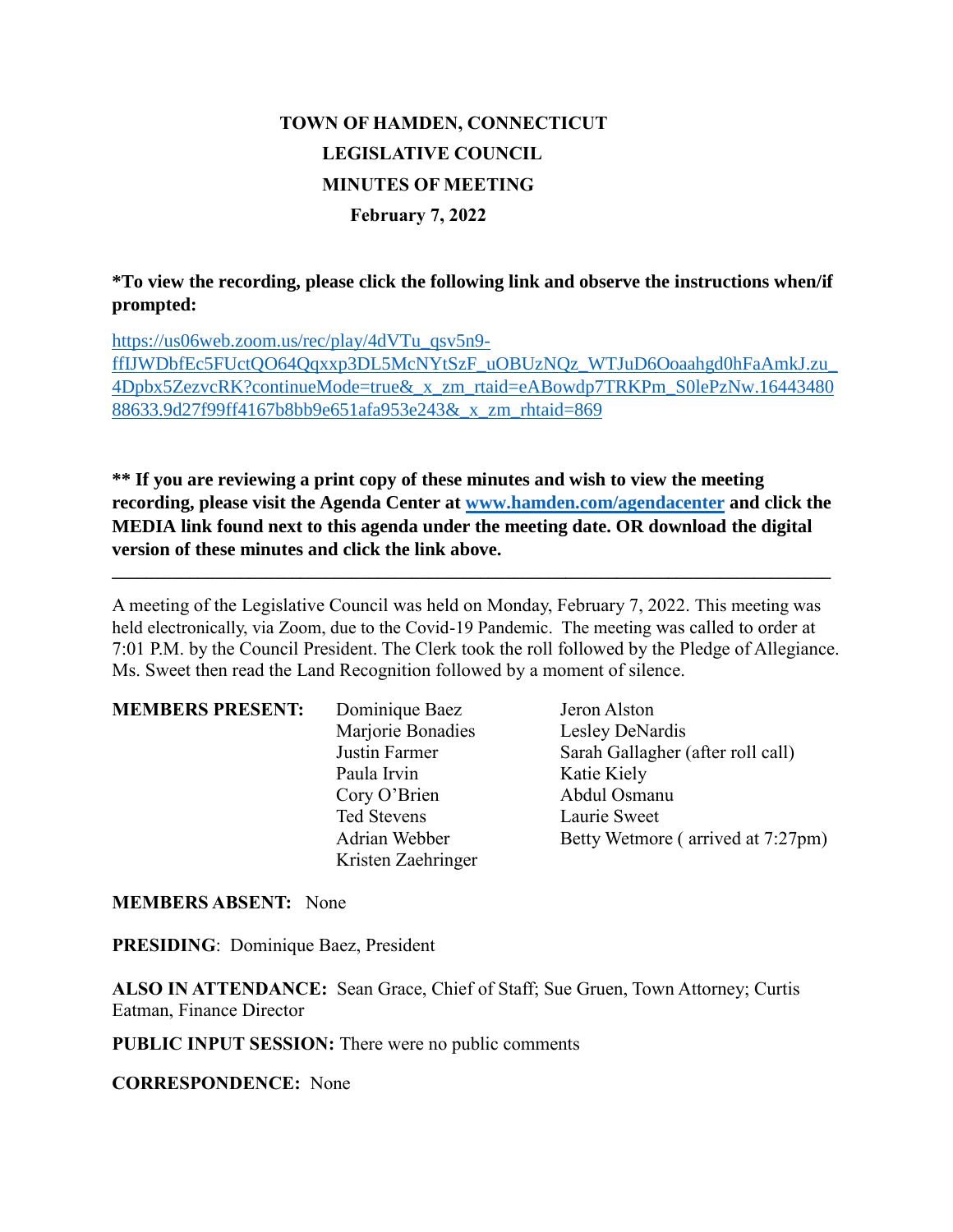**REPORT OF THE PRESIDENT:** Ms. Baez announced she is calling for citizens of Hamden to volunteer being on the Redistricting Committee. She said this will be a committee of 5 citizens as well as the Registrar's of Voters. If anyone is interested in serving on this committee and/or has experience in this realm and some input to help out with the process they should send an email to the Council Clerk at [krenta@hamden.com](mailto:krenta@hamden.com)

**REPORTS OF BOARDS AND DEPARTMENTS:** Majority Leader O'Brien let everyone know that the Administration had a brief report for them tonight. He said it's the Capital Budget that they'll be submitting but there will be no action tonight, it will be on their agenda at a later date to deliberate and ask questions.

Finance Director Curtis Eatman said that the capital from the previous administration was at 10.4 million and this Mayor made some changes and it now stands at 9.5 million. He then briefly went over the lines of each change.

Report can be found here: [https://www.hamden.com/DocumentCenter/View/5382/FY21-22-CIP-](https://www.hamden.com/DocumentCenter/View/5382/FY21-22-CIP-Council-Approved)[Council-Approved](https://www.hamden.com/DocumentCenter/View/5382/FY21-22-CIP-Council-Approved)

# **REPORTS OF COUNCIL LIAISONS:** None

**APPROVAL OF PREVIOUS MINUTES:** Ms. Baez requested a motion for approval of the minutes of January 10, 2022 & January 18, 2022. Moved by Ms. Zaehringer, seconded by Mr. O'Brien. DISCUSSION: Mr. Stevens moved a motion to amend the minutes of January 18<sup>th</sup>, page 7 fourth paragraph down and replace (unintelligible) with "and underrepresented communities." Ms. Baez seconded the motion. A vote was taken and the amendment passed with 1 abstention (O'Brien)

A vote was then taken on approval of the two sets of minutes with the amendment to the  $18<sup>th</sup>$  and approved with 1 abstention (O'Brien)

**CONSENT CALENDAR:** Ms. Baez explained how this item was missed being put on the consent calendar of the January  $18<sup>th</sup>$ , 2022 meeting agenda. She then requested a motion for approval of the consent calendar. Moved by Ms. Sweet, seconded by Mr. O'Brien and approved unanimously.

### **1. Appointment of Gabriella M. Panayotakis to the Clean & Green Commission for a term to expire November 1, 2024**

# **REGULAR AGENDA:**

1. Resolution to transfer appropriation and unexpended bond proceeds to Furniture, Fixtures and Equipment Project